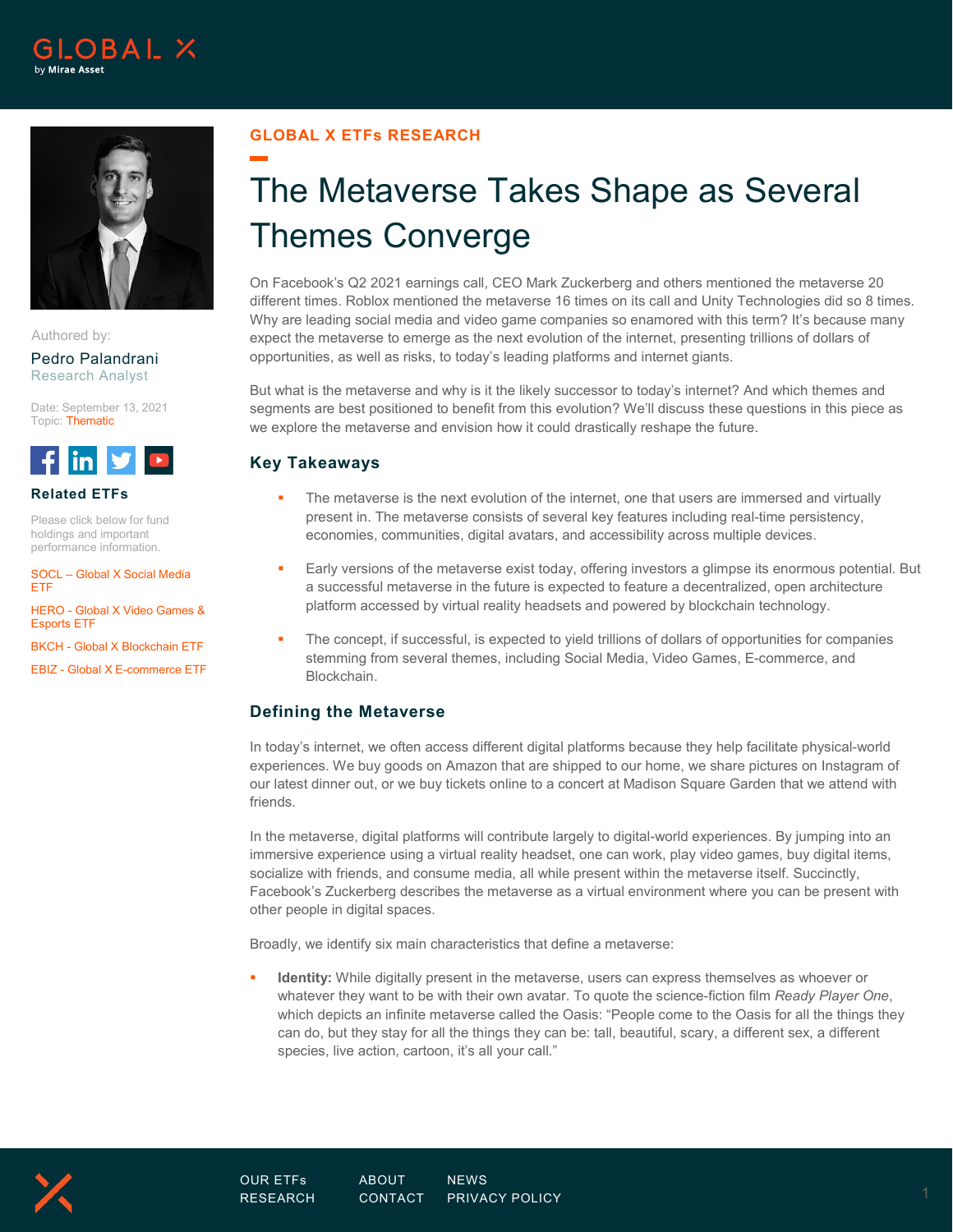

- **Multi-device:** The ability to access the metaverse from anywhere is a key feature, whether it's your phone, PC, tablet, or other devices. One of the biggest leaps forward will likely be the immersive virtual reality (VR) experience, which uses a head-mounted display to engulf users in a computer-generated environment where they can manipulate virtual objects. But lighter versions of the metaverse can exist too, via traditional screens and devices.
- **Immersive:** A truly immersive experience engages all of a person's senses: sight, hearing, touch, smell, and taste. Today, VR mostly involves surround sound and images. The next generation of VR devices could include haptic body suits and omnidirectional treadmills that give users physical sensations through electro-stimulation as they navigate a digital environment.
- **Economy:** A fully developed metaverse has a functioning economy where users can earn and spend in digital or fiat currencies. An early example of a metaverse with an online economy is the gaming platform Roblox and its currency, the Robux. Users who purchase Robux can spend it on experiences and items for their avatar. Developers and creators can earn Robux by building engaging experiences and compelling items that users want to purchase, and converting those Robux back into fiat currencies like the US Dollar.
- **Community:** Users are not alone in the metaverse, but surrounded by others in real time, sharing experiences, and or interacting with one another. Using video games as an early predecessor of the metaverse, we have seen that enabling social experiences seems to be a core trait of successful titles. Activision Blizzard CEO Rob Kotick mentioned that players who play in groups with friends spend over three times more hours in the game and invest roughly three times more on in-game content compared to other players. 1
- **Real-time Persistent:** The metaverse is expected to be real-time persistent with no ability to pause it. It continues to exist and function even after users have left. This trait shifts away the centricity of the user to the virtual world itself.

#### **Early Days of the Metaverse Show Its Potential**

The metaverse is not some futuristic idea; early versions already exist. Epic Games' Fortnite has hosted virtual concerts with Ariana Grande and Travis Scott, where users attended as their digital avatars to enjoy the shared experience with others. The success of these events has been staggering, drawing millions of fans that far outnumbered in-person shows.

#### ATTENDANCE AT FORTNITE'S VIRTUAL CONCERTS DWARFS IN-PERSON EVENTS



Source: Global X ETFs, Stream Charts, Billboard.

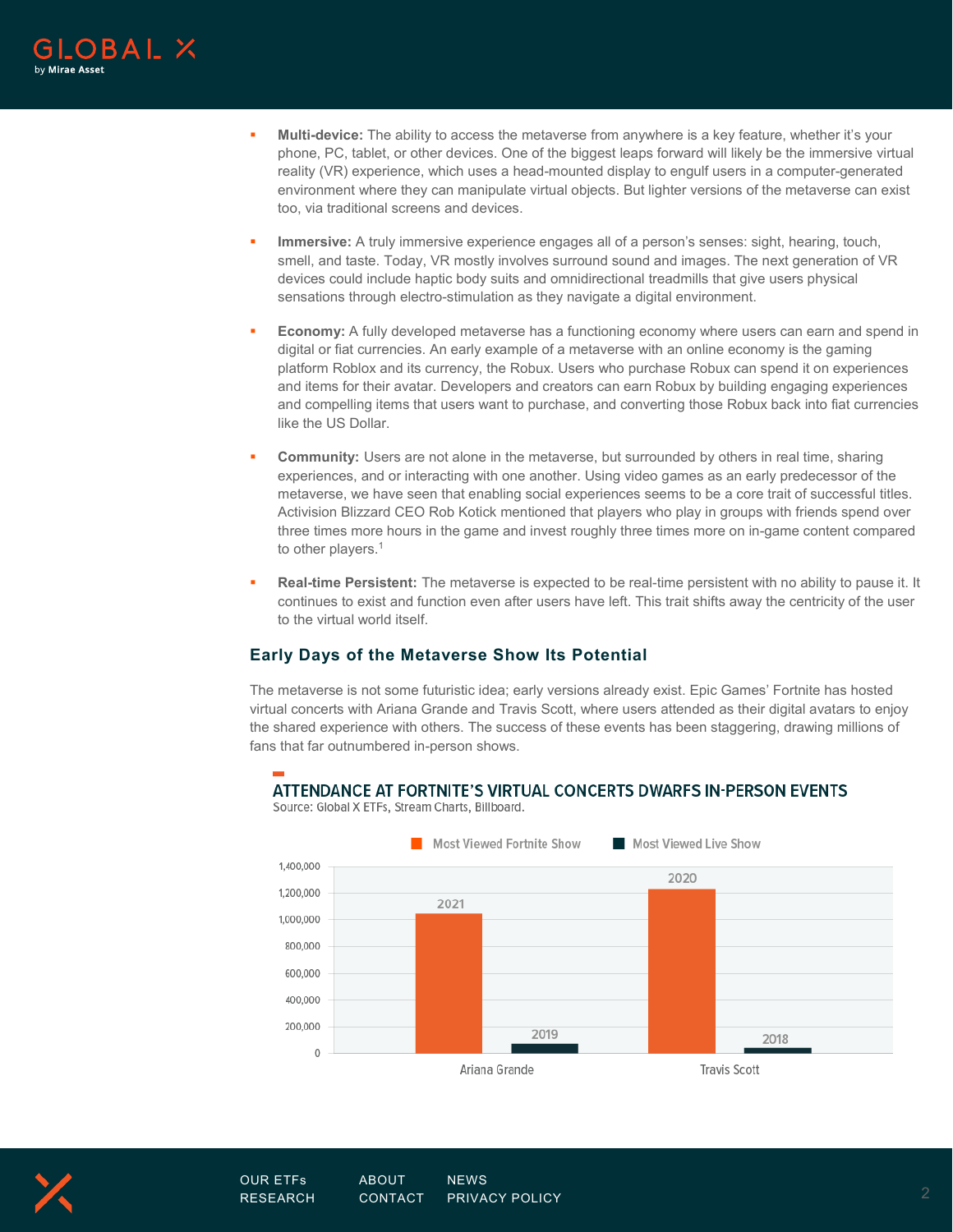

Similarly, Roblox's popular experience Adopt Me! counts 6.2 billion annual visits on average since its release in July 2017.<sup>2</sup> And Adopt Me! is just one of the thousands of places available to visit in Roblox's platform. To the extent that traveling in virtual worlds and the real world are quasi-comparable, the metaverse could become an economical form of on-demand mass transit to explore new places, people, and cultures. For comparison, pre-pandemic, international tourist arrivals around the globe totaled 1.4 billion annually. <sup>3</sup> The city with the most annual international visits pre-pandemic was Bangkok with approximately 23 million. 4

## ROBLOX'S TOP VISITED EXPERIENCE FAR OUTNUMBERS GLOBAL TOURISM

Source: Global X ETFs, Fandom, The United Nations World Tourism Organization (UNWTO).



Note: Roblox's Adopt Me! annualized visits since release in July 2017 through August 2021. Global Tourist Arrivals from 2018, the latest estimates released by UNWTO.

In August 2021, Facebook took a major step towards a metaverse offering when it unveiled "Horizon Workrooms," a virtual meeting space where co-workers can interact with each other in the form of their digital avatars. Entering the workroom requires an Oculus VR headset and downloading the free app.

Each of these examples offer bits and pieces of what a full metaverse could ultimately look like. As companies invest further in building metaverse-related initiatives, it's important to remember that what we call 'the metaverse' isn't necessarily a centralized monopoly. Metaverse development may yield more centralized and distinct experiences currently, but it's working towards an end-state that is a fully decentralized. And unlike in *Ready Player One*, which depicts a metaverse where the real world is left behind for one infinite virtual world, in our world several metaverses are likely to emerge.

## **The Metaverse of the Future Expected to Move from Closed to Open Architecture**

Today, companies offer their metaverse experiences primarily through closed architecture systems, which means that their software and/or hardware is not compatible with other platforms. And different platforms are often designed for different primary use cases, such as gaming, working, shopping, or socializing. Eventually, however, we expect the most successful metaverse platforms to evolve toward a more open architecture that allows all (or at least many) parties—users, developers, and companies—to participate on equal terms.

For users to participate, they will simply need an entry point, whether it's a VR set, smartphone, or PC, and an internet connection. When inside the most popular metaverse platform, we expect users to find

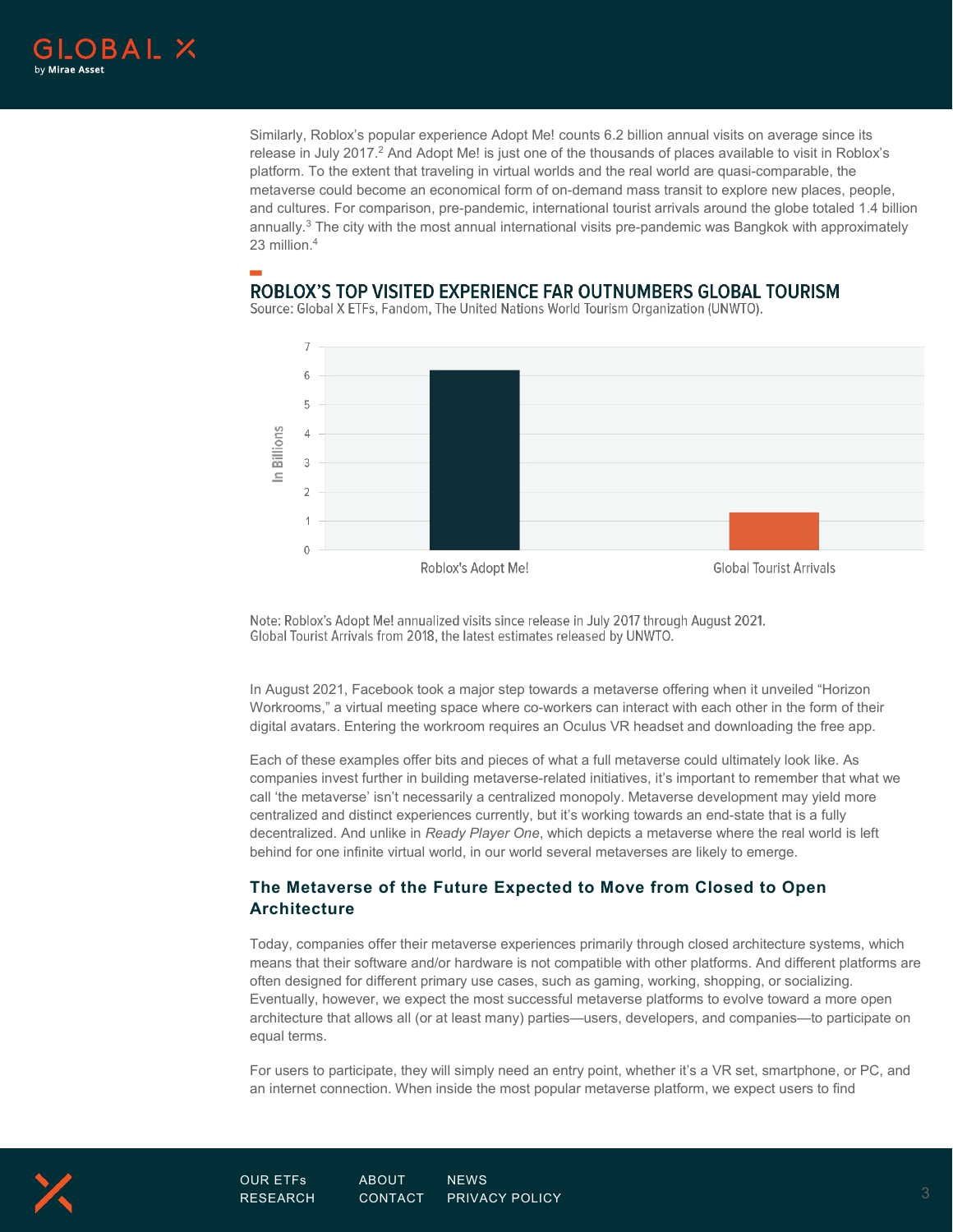

functioning economies where they can spend or earn currency. Many will view the metaverse as a space for entertainment and leisure – using the digital space to meet with friends, shop, or consume media. These platforms will benefit from network effects, with more users resulting in richer digital experiences, thus attracting more users like family, friends, and acquaintances.

But equally important to a successful and thriving metaverse will be fostering a community that values the contributions of developers and creators who build the goods and experiences for the majority of users to enjoy. For these developers, the metaverse will be their place of work, whether they are designing a new game, digital items, or entire virtual worlds.

A truly open metaverse can be a decentralized virtual reality platform powered by blockchain technology. Such a concept already exists today with Decentraland, which is built on the Ethereum blockchain, giving community members the chance to create, experience, and monetize content and applications. Unlike other virtual worlds and social networks, no single agent has the power to modify the rules of Decentraland's software, land, or the economics of its currency.<sup>5</sup> Community members can buy, develop, and sell land, which, like in the real world, is finite, making it more valuable.



For illustrative purposes only. Source: Outlier Ventures

#### **The Metaverse Is a Trillion-Dollar Opportunity**

We expect the metaverse to create wide-ranging revenue opportunities across multiple verticals, particularly for those companies that develop virtual platforms and their components, semiconductors and chips that render ultrarealistic graphics, and the related software.

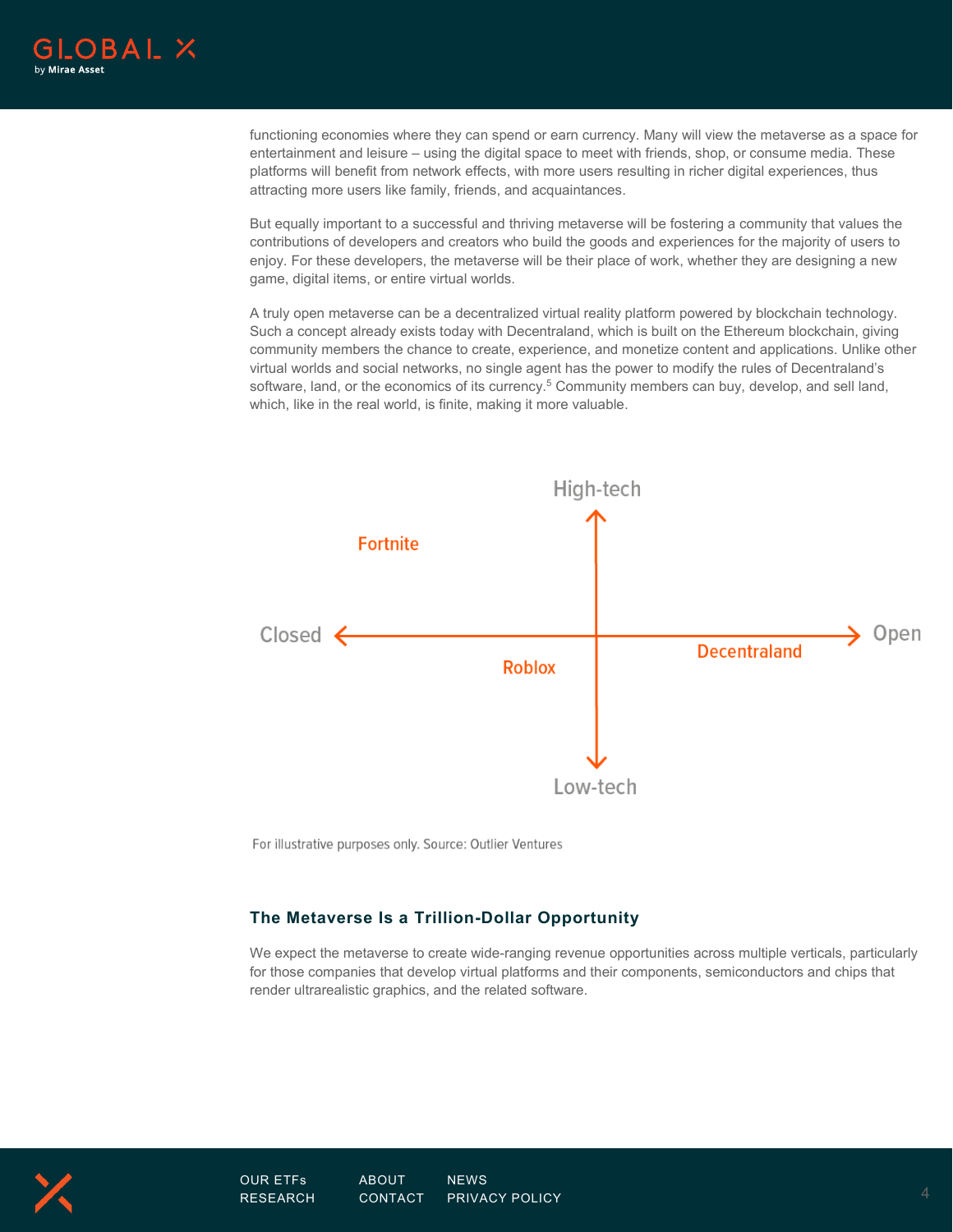

## METAVERSE'S POTENTIAL TOTAL ADDRESSABLE MARKET (\$BN)

Source: Global X ETFs, App Annie, Zenith, Grand View Research, BCG.



Note: All verticals based on 2020 estimates except for "Hardware" which uses a 2021 estimate.

- **Developer/Creator Economies:** Just like Apple built an ecosystem where developers sell their apps, a thriving metaverse requires a robust third-party developer base that sells experiences and accessories. If the \$200 billion earned by Apple's App Store developers from 2008–2020 is any indication, the economy for developers in the metaverse could be massive. <sup>6</sup> Developers for Roblox earned \$328.7 million in 2020 and \$248.7 million just in the first half of 2021.<sup>7,8</sup> Similar potential exists on the creator side: Alphabet's YouTube has paid creators a total of \$30 billion over the last three years. <sup>9</sup> Critically, developer revenues are often shared with the social media or video game platforms themselves. Just as Apple famously receives 30% of app store revenues, metaverse platforms are likely to extract similar economics.
- **Ads:** Social media platforms are known for offering free services to users, with revenues largely driven by targeted advertising. Increasingly, gaming companies are following similar paths, offering users freeto-play experiences that are subsidized by ads and in-game purchases. Metaverse experiences are likely to follow a similar path, featuring in-platform ads that promote real-life physical items as well as ads for digital metaverse-oriented items, including games, accessories, experiences, and other products. According to one estimate, the metaverse could be a \$500 billion-plus market disruptor for the global media advertisement industry. 10
- **Social Commerce:** E-commerce platforms could evolve from selling goods on websites to offering their products within virtual malls, where users buy digital items for their virtual life and real-world items that they can have delivered to their door. In a virtual mall, one could look at items with friends, talk to an influencer about the product, and digitally try out the good before purchasing. In many ways, it's the next iteration of social commerce, or the intersection between e-commerce and social media, which generated \$475 billion globally in 2020 according to one estimate. 11
- **Digital Events:** Beyond just being a video game, *Fortnite* emerged during the COVID-19 pandemic as a social hub for users who wanted to virtually attend concerts, see movie trailer premieres, and watch movies. Digital events are likely to be a major offering within the metaverse going forward. For example, you could virtually attend concerts, movies, sports, or e-sports events with your friends, while enjoying the conveniences of being physically in your own home. Going back to Ariana Grande's Fortnite concert, the singer earned an estimated \$20 million for her virtual appearance. <sup>12</sup> The global virtual event market is estimated to be \$94 billion, of which revenues are likely to be split between the content

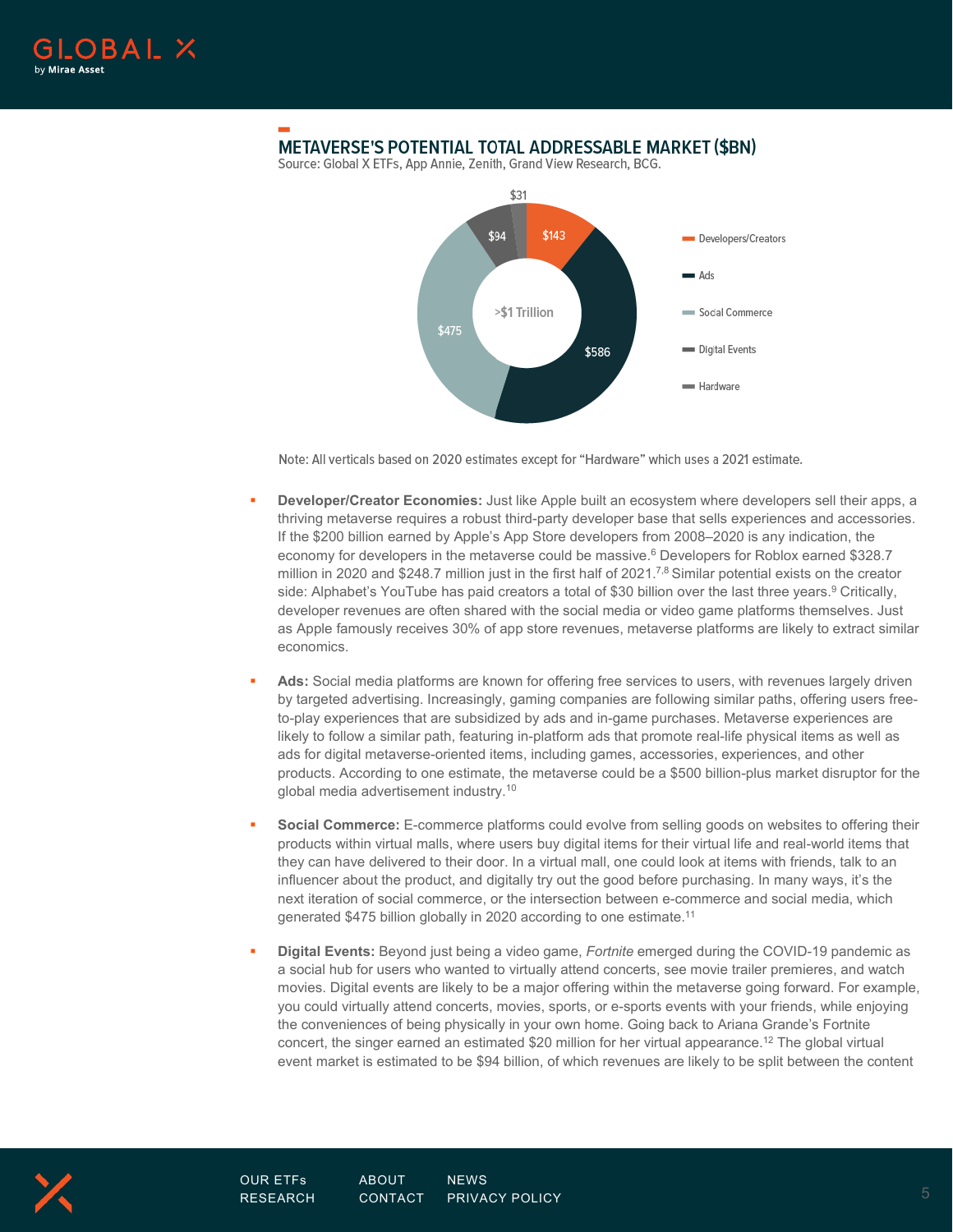

creators (e.g. the movie studios, professional sports teams, and artists) and the metaverse platforms that host these events. 13

- **Hardware:** Virtual reality and augmented reality headsets, graphic chips, and omnidirectional treadmills are just some of the high-tech hardware that are likely to play major roles in building an interactive and immersive metaverse. By 2024, the hardware market could grow from an estimated \$31 billion in 2021 to \$297 billion.<sup>14</sup> Looking at just VR technology applicable to the metaverse, the opportunity could be greater than \$100 billion.<sup>15</sup>
- **Wallets & Applications:** As financial transactions move to the metaverse, new services will emerge. Users will need to easily convert between fiat and digital currencies, transact in digital currencies to purchase goods, and custody their digital purchases somewhere. FinTechs, especially those focused on the blockchain space, could play critical roles in facilitating these transactions and ensuring rightful ownership. In exchange, these companies are likely to charge for transactions, foreign/virtual exchange conversions, and/or custodial services.

#### **The Metaverse: Where Several Disruptive Themes Converge**

The metaverse is still in its early days, but the infrastructure is being built piece by piece and social attitudes are changing such that we may soon be ready to experience a new era of the internet. While it may take several years for fully formed, immersive metaverse experiences to become ubiquitous, earlier stage investment opportunities are emerging across multiple themes, including Social Media, Video Games, Ecommerce, and Blockchain. At the heart of the opportunity are the social media and video game companies leveraging their large user bases, creator platforms, experiences with live digital events, and cutting-edge hardware to build the foundations of the metaverse. Beyond that, powerful e-commerce firms are likely to benefit from new sales channels and features, while blockchain companies are likely to be essential in providing the financial infrastructure underpinning the metaverse economy. While in the real world each of these themes continue to disrupt and redefine the status quo, we believe the metaverse presents billions of dollars of new opportunities for each of these themes.

#### Footnotes:

- 1. Activision Blizzard, "Q4 2020 Earnings Call," Feb 4, 2021.
- 2. Fandom, "Roblox Wiki List of places with the most visits," Aug 28, 2021.
- 3. Our World in Data," Tourism International arrivals by world region," accessed on Aug 30, 2021.
- 4. Mastercard, "Global Destination Cities Index 2019," Sep 4, 2019.
- 5. Decentraland, "White Paper," accessed on Aug 9, 2021.
- 6. Apple, "Apple services entertain, inform, and connect the world in unprecedented year," Jan 6, 2021.
- 7. Roblox, "Prospectus filed pursuant to Rule 424(b)(4)," Mar 10, 2021.
- 8. Roblox, "Roblox Reports Second Quarter 2021 Financial Results," Aug 16, 2021.
- 9. Bloomberg, "YouTube Boasts \$30 Billion in Payments as Creator Wars Heat Up," Aug 23, 2021.
- 10. Zenith, "Advertising Expenditure Forecasts," Jun 2021.
- 11. Grand View Research, "Social Commerce Market Size, Share & Trends Analysis Report By Business Model (B2C, B2B, C2C), By Product Type (Personal & Beauty Care, Apparel, Accessories), By Region, And Segment Forecasts, 2021 – 2028," Aug 2021.
- 12. The Gamer, "Ariana Grande Will Make North Of \$20 Million For Her Upcoming Fortnite Concert," Aug 3, 2021.